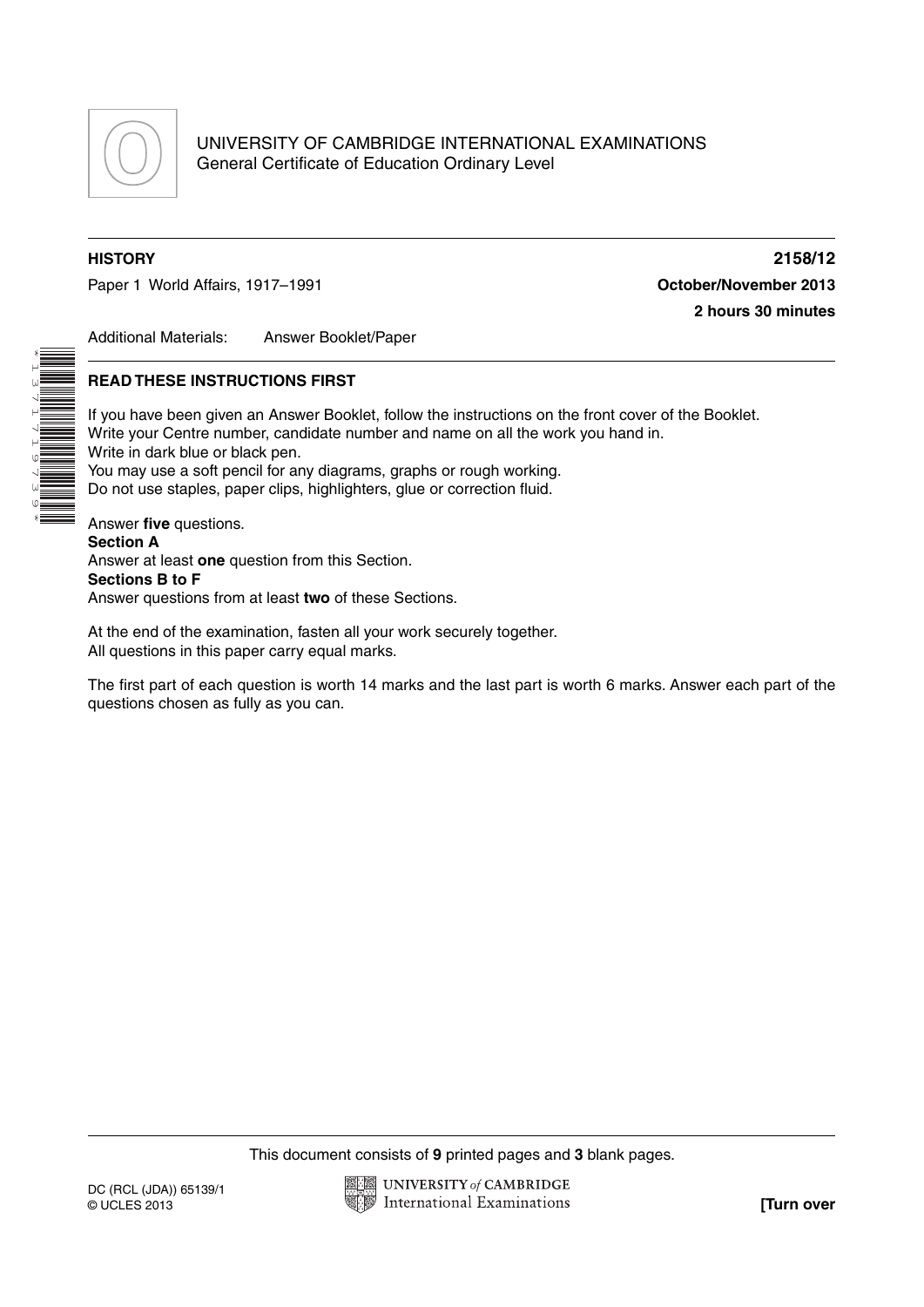#### **Section A**

# **International Relations and Developments**

- **1** With reference to the Paris peace treaties of 1919–20, give details of the settlements with each of the following countries:
	- **(a)** Austria;
	- **(b)** Hungary;
	- **(c)** Bulgaria;
	- **(d)** Turkey.

To what extent were the aims of President Wilson at Paris frustrated by the leaders of Britain and France?

- **2** Describe each of the following features in international relations during the 1930s:
	- **(a)** the Manchurian crisis;
	- **(b)** the Stresa Front (1935);
	- **(c)** the Anglo-German Naval Treaty (1935);
	- **(d)** the Abyssinian crisis.

How far do you agree that a world war was an inevitable consequence of the outbreak of hostilities in 1939?

**3** Describe the main features of the structure of the United Nations Organisation at the time of its creation in 1945 and the purposes they were designed to serve.

To what extent did the United Nations, in the first twenty-five years of its existence, fail to fulfil the high hopes that many had placed in it in 1945?

- **4** Write an account of **three** of the following features of the Cold War, giving the background to the ones you choose:
	- **(a)** the construction of the Berlin Wall (1961);
	- **(b)** the Bay of Pigs invasion (1961);
	- **(c)** the Nuclear Test Ban Treaty (1963);
	- **(d)** SALT1 and SALT2;
	- **(e)** the Non-Proliferation Treaty (1968).

Why was increasing attention given during the 1960s and 1970s by the great powers to the reduction of armament levels?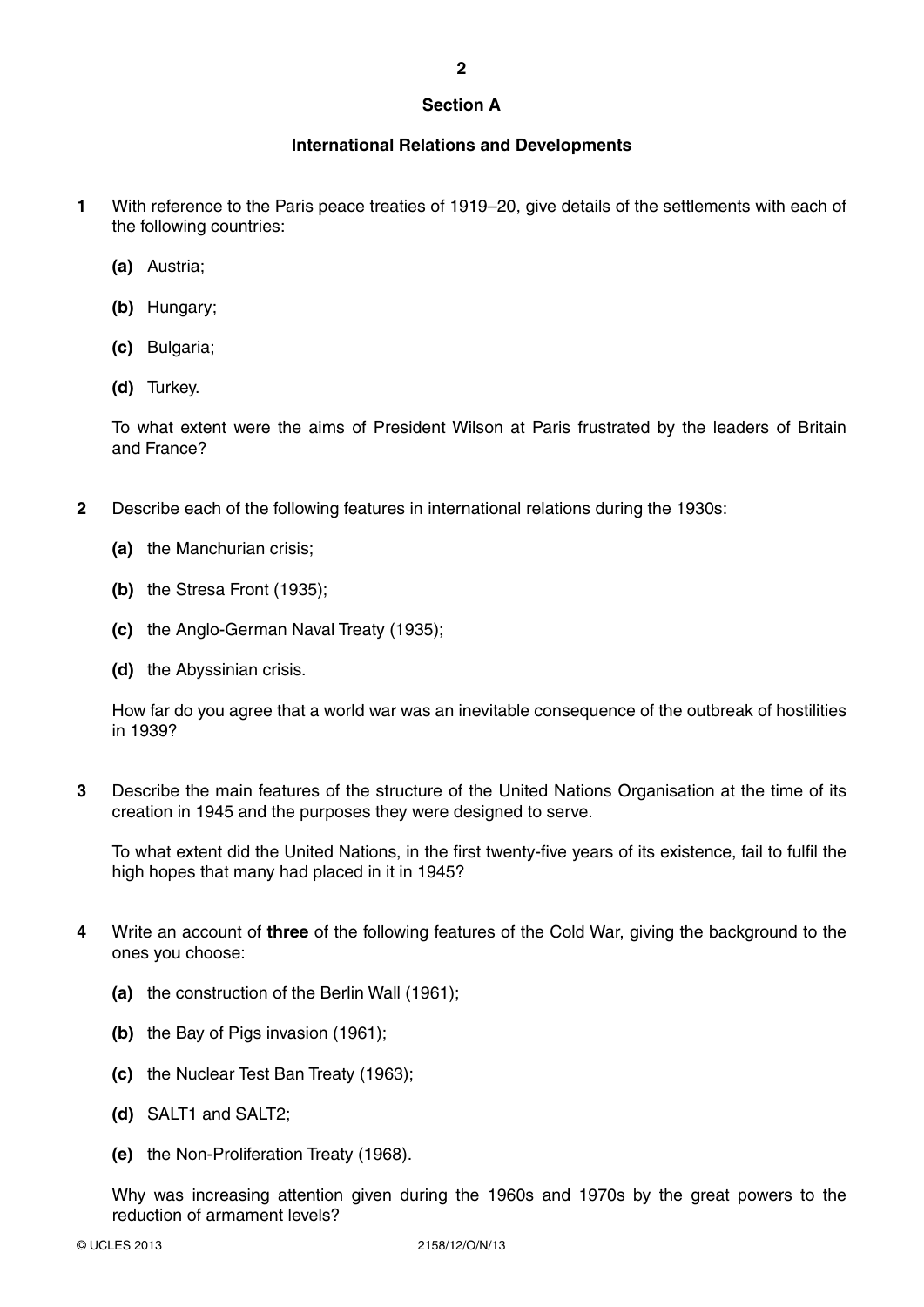**5** In what ways did Cold War tensions gradually relax during the 1980s?

How do you explain the improvement in relations between the major powers during these years?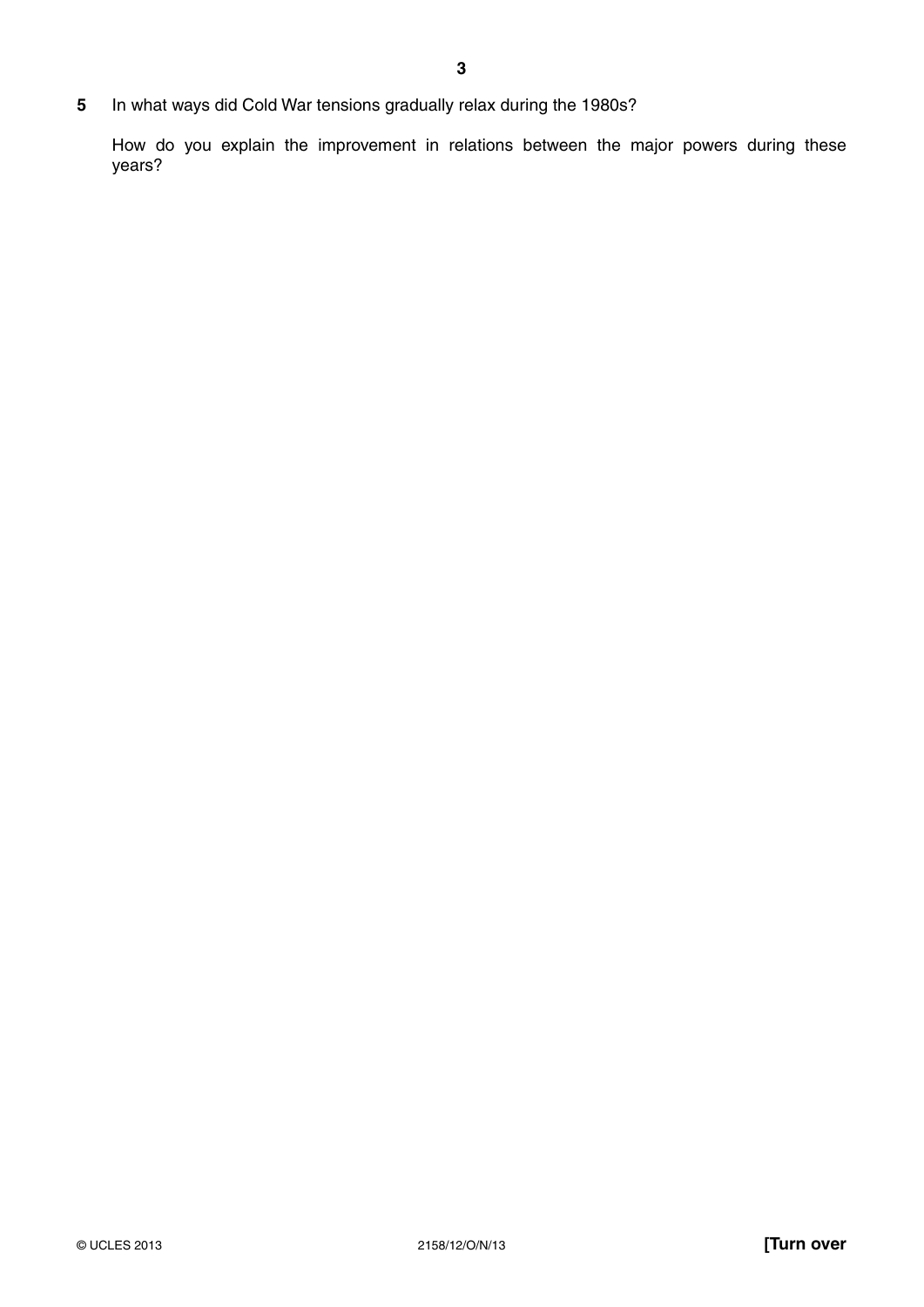# **Section B**

#### **Western Europe**

- **6** Describe each of the following events in German history:
	- **(a)** the Munich putsch (1923);
	- **(b)** the Reichstag Fire (1933);
	- **(c)** the Night of the Long Knives (1934);
	- **(d)** the death of Hindenburg (1934).

How important was the SS for Hitler in the years up to 1939?

- **7** Describe Italy's foreign policy in relation to:
	- **(a)** German union with Austria;
	- **(b)** the Rome–Berlin Axis;
	- **(c)** the Pact of Steel;
	- **(d)** Italy's entry into the war in 1940.

How different was Italian Fascism from German Nazism?

- **8** With reference to the Spanish Civil War (1936–39), show how the Republican side included:
	- **(a)** left-wing groups and parties within Spain;
	- **(b)** left-wing support from foreign countries.

Why did foreigners also volunteer to aid the Nationalist side in the Civil War?

**9 Either (a)** With reference to the years 1918–24, outline the development of the Labour party within Britain and the decline of the Liberal party.

> Why did the first Labour government fall from power in 1924 after only nine months in office?

- **Or** (b) Describe the steps taken by the Labour governments of 1945–51 to develop in Britain:
	- **(i)** a welfare state;
	- **(ii)** nationalised industries.

How do you account for the reduced support for the Labour party in the general elections of 1950 and 1951?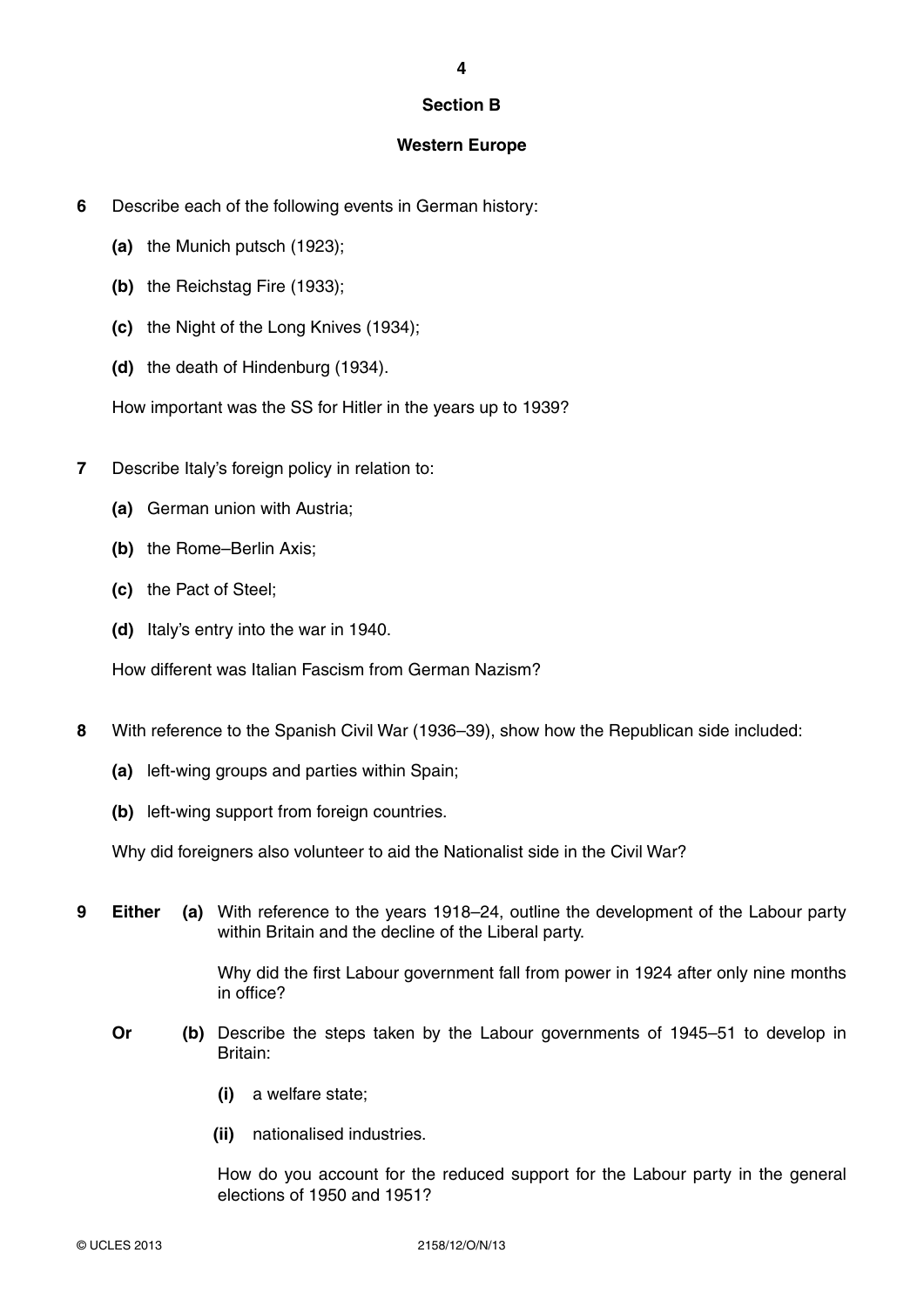- **10** Describe the part played in the history of Germany (to 1991) by **three** of the following:
	- **(a)** Konrad Adenauer;
	- **(b)** Willy Brandt;
	- **(c)** Ludwig Erhard;
	- **(d)** Helmut Kohl;
	- **(e)** Walter Ulbricht.

How important was the support of the Federal Republic of Germany (West Germany) for West European unity during these years?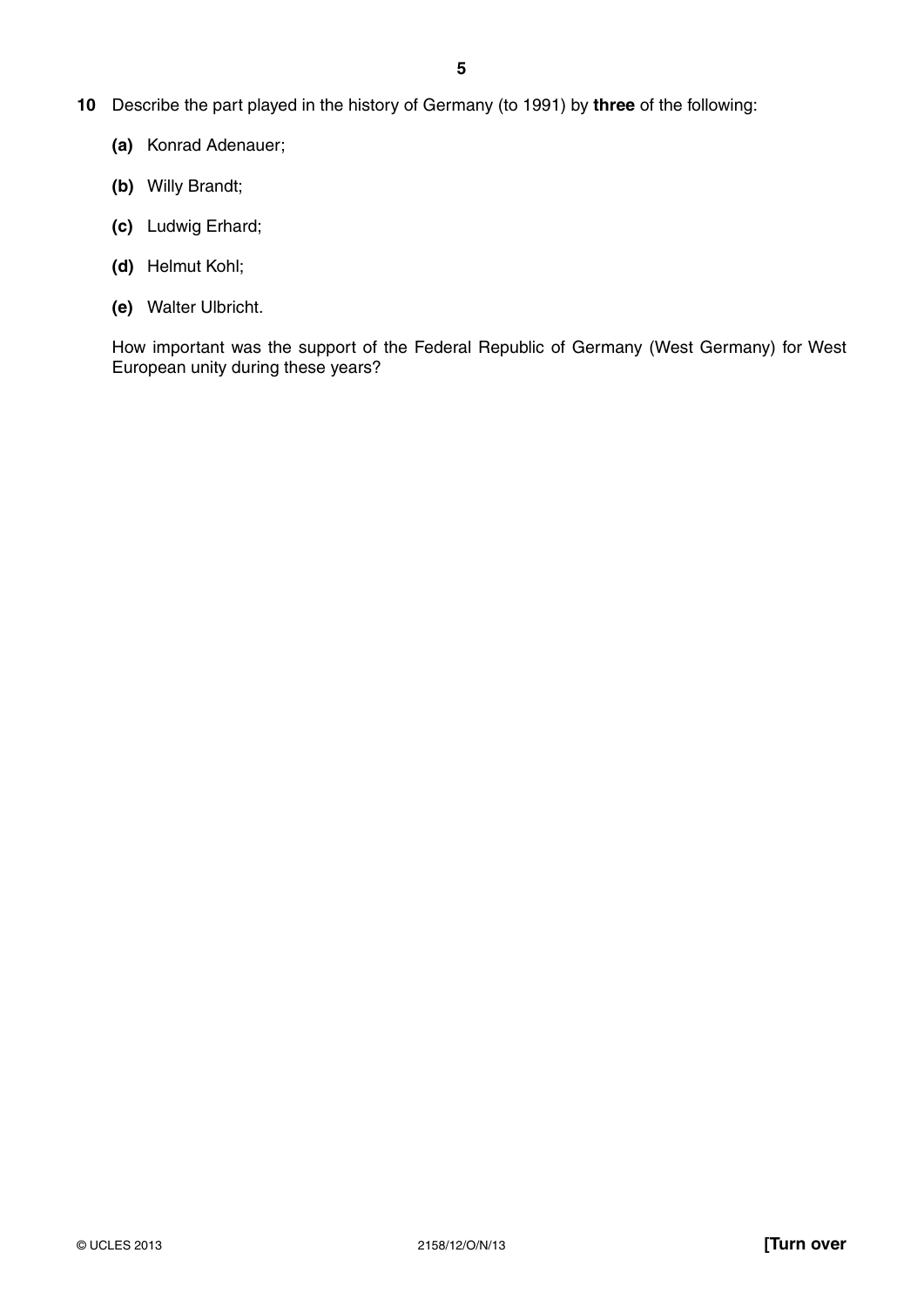# **Section C**

# **The Americas**

- **11** Describe **three** of the following features in US history during the 1920s:
	- **(a)** the Ku Klux Klan;
	- **(b)** the Sacco-Vanzetti case;
	- **(c)** the Wall Street crash;
	- **(d)** the 'flappers';
	- **(e)** the decline in agriculture.

To what extent was US foreign policy 'isolationist' during the 1920s?

**12** Outline the main features of the New Deal.

How successful was President Roosevelt in overcoming opposition to the New Deal?

- **13 Either (a)** Write an account of the rule in Cuba of:
	- **(i)** Fulgencio Batista during the 1950s;
	- **(ii)** Fidel Castro during the 1960s.

How do you explain the collapse of Batista's rule and the length of Castro's rule?

**Or** (b) Give an account of the main features in the history of Brazil from the 1930s to the 1980s.

> How far was Brazil during these years influenced by the policies of the United States?

**14** Describe the progress made in the development of civil rights within the United States during the 1940s, 1950s and 1960s.

Why did Black Power develop as a more militant force towards the end of these years?

**15** Describe the events from the break-in at the Watergate building in Washington in 1972 to the resignation of President Nixon in 1974.

With reference to his record as President of the United States since 1969, how far has Nixon deserved the criticism that has been made of him?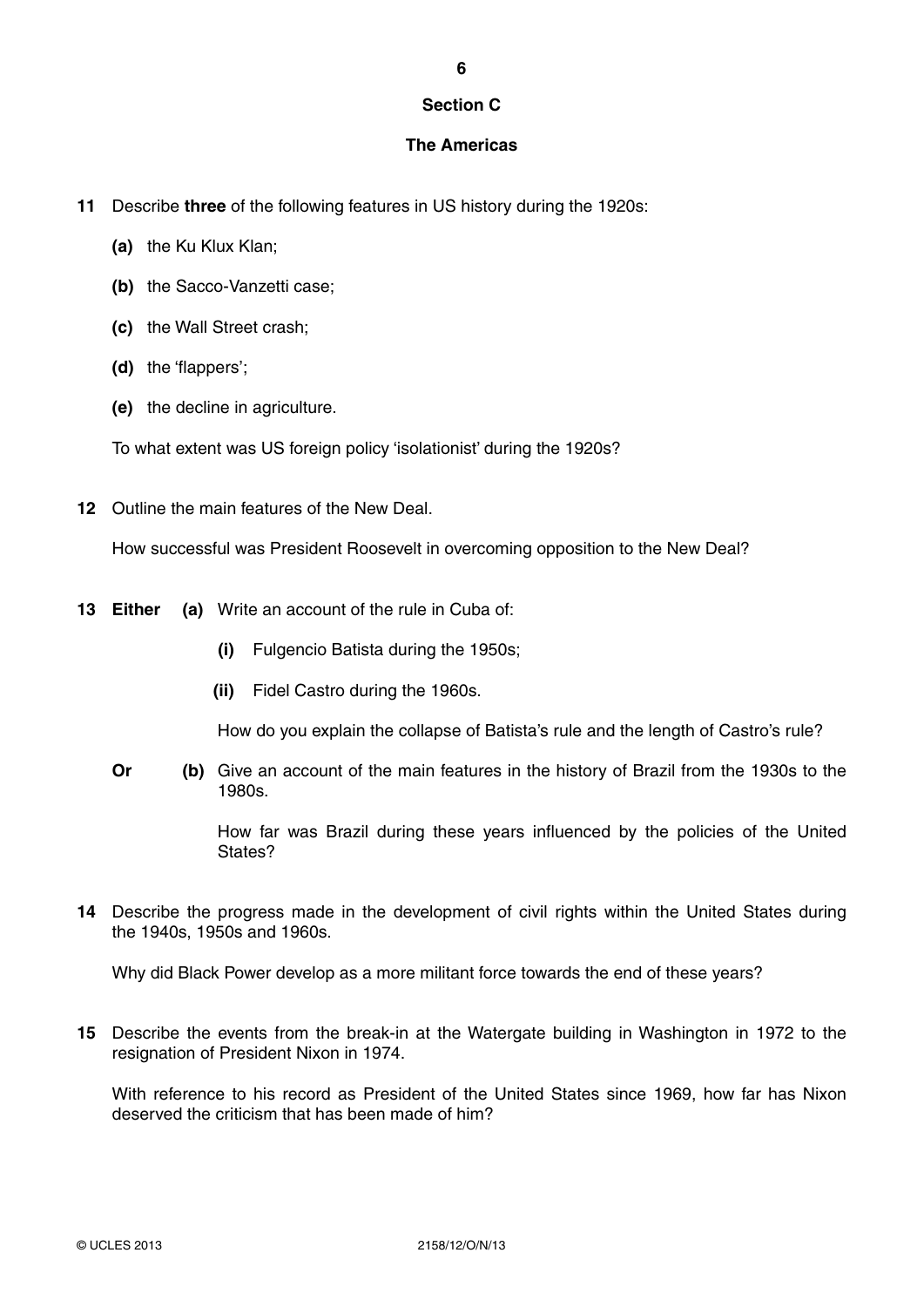# **Section D**

# **The Soviet Union and Eastern Europe**

**16** Write an account of the relations between the Provisional Government and the Petrograd Soviet between the February and the October revolutions of 1917.

To what extent did Lenin follow the ideas of Marx in the years 1917–24?

- **17** Describe **three** of the following features of life in the Soviet Union between the wars:
	- **(a)** Stalin's personality cult;
	- **(b)** the five-year plans;
	- **(c)** the Ukrainian famine;
	- **(d)** the 1936 constitution;
	- **(e)** the show trials.

To what extent was Stalin's style of government during the 1930s different from that of Lenin?

**18** Outline the events of 1944–45 that led to the Soviet occupation in Eastern Europe and show how the Soviet presence there was strengthened during the remaining years of the 1940s.

Why did the Soviet Union want to control Eastern Europe during these years?

- **19** Write an account of each of the following uprisings in Eastern Europe against the dominance of the Soviet Union:
	- **(a)** Hungary in 1956;
	- **(b)** Czechoslovakia in 1968.

How do you account for the fact that both of these countries had freed themselves from Soviet control by 1991?

- **20** Describe **three** of the following features of life in the Soviet Union in the period 1964–85:
	- **(a)** political dissent;
	- **(b)** the Helsinki agreement (1975);
	- **(c)** relations with Communist China;
	- **(d)** policies towards Poland;
	- **(e)** the Soviet economy.

How far did the domestic policies of Gorbachev change life in the Soviet Union during the second half of the 1980s?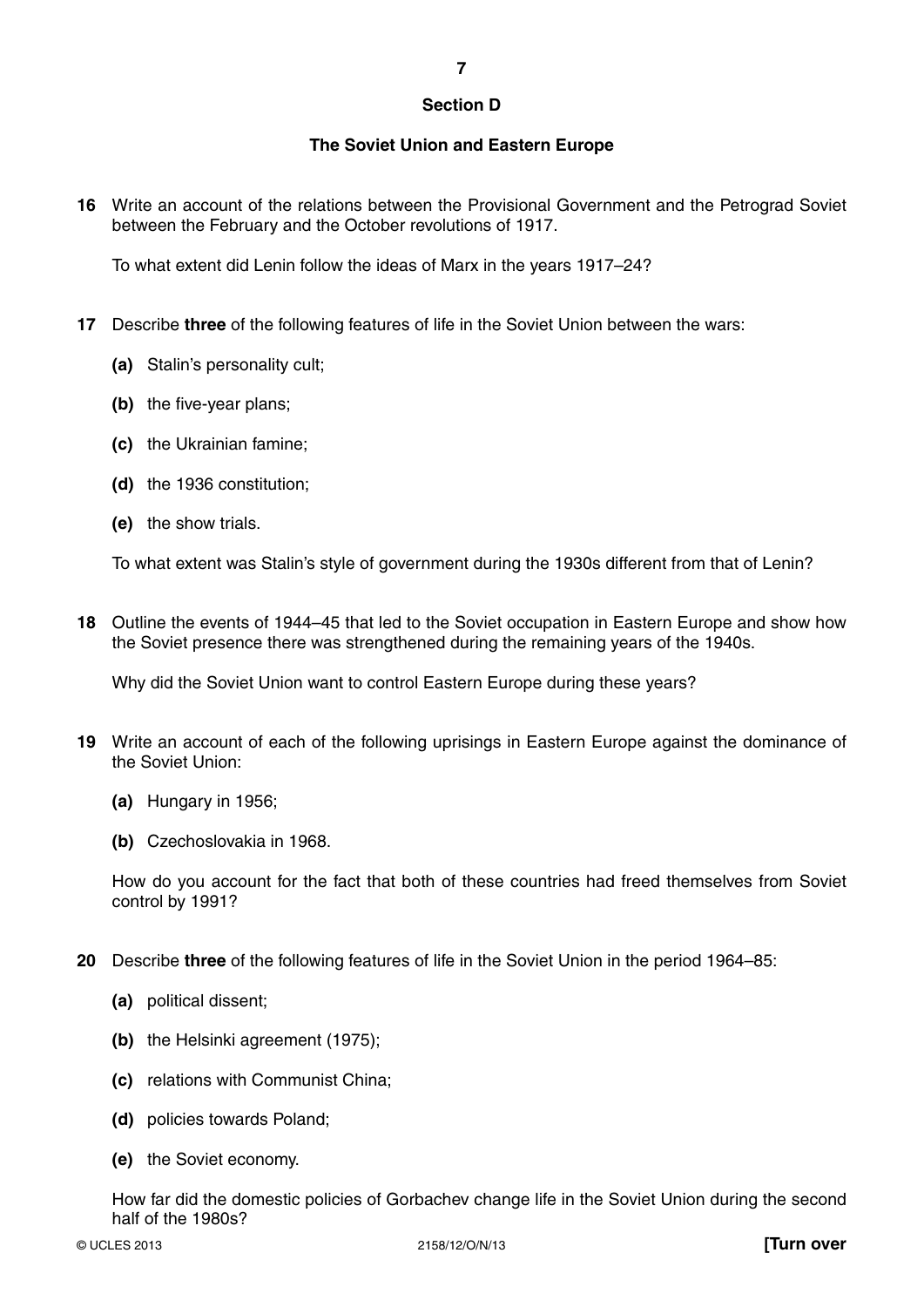#### **Section E**

### **Africa and the Middle East**

**21** Write an account of the British mandate of Palestine from 1920 to the British withdrawal in 1948.

Why was Israel successful in achieving independence in the late 1940s?

**22** Outline the course of the Suez crisis throughout the year 1956, with reference to events both in the Middle East and elsewhere.

How far is it true to say that the 1956 Suez crisis was a vital turning point for the history of the Middle East?

**23** With reference to the years from 1945, describe the events – in both Britain and Africa – that led to the emergence of the independent state of Ghana in 1957.

'An incompetent dictator.' How appropriate is this description of Kwame Nkrumah during the years after independence had been achieved?

- **24** Describe the part played in the history of Africa by **three** of the following:
	- **(a)** Mohammed Ben Bella;
	- **(b)** Daniel Malan;
	- **(c)** Julius Nyerere;
	- **(d)** Jomo Kenyatta;
	- **(e)** Patrice Lumumba.

Why was independence for African countries often resisted by European colonial powers?

- **25** With reference to events in central Africa and elsewhere, write an account of:
	- **(a)** the Central African Federation during the years 1953–63;
	- **(b)** the events in Southern Rhodesia leading to the Unilateral Declaration of Independence (UDI) in 1965.

Why did it take another fifteen years after 1965 before independence was achieved by Zimbabwe?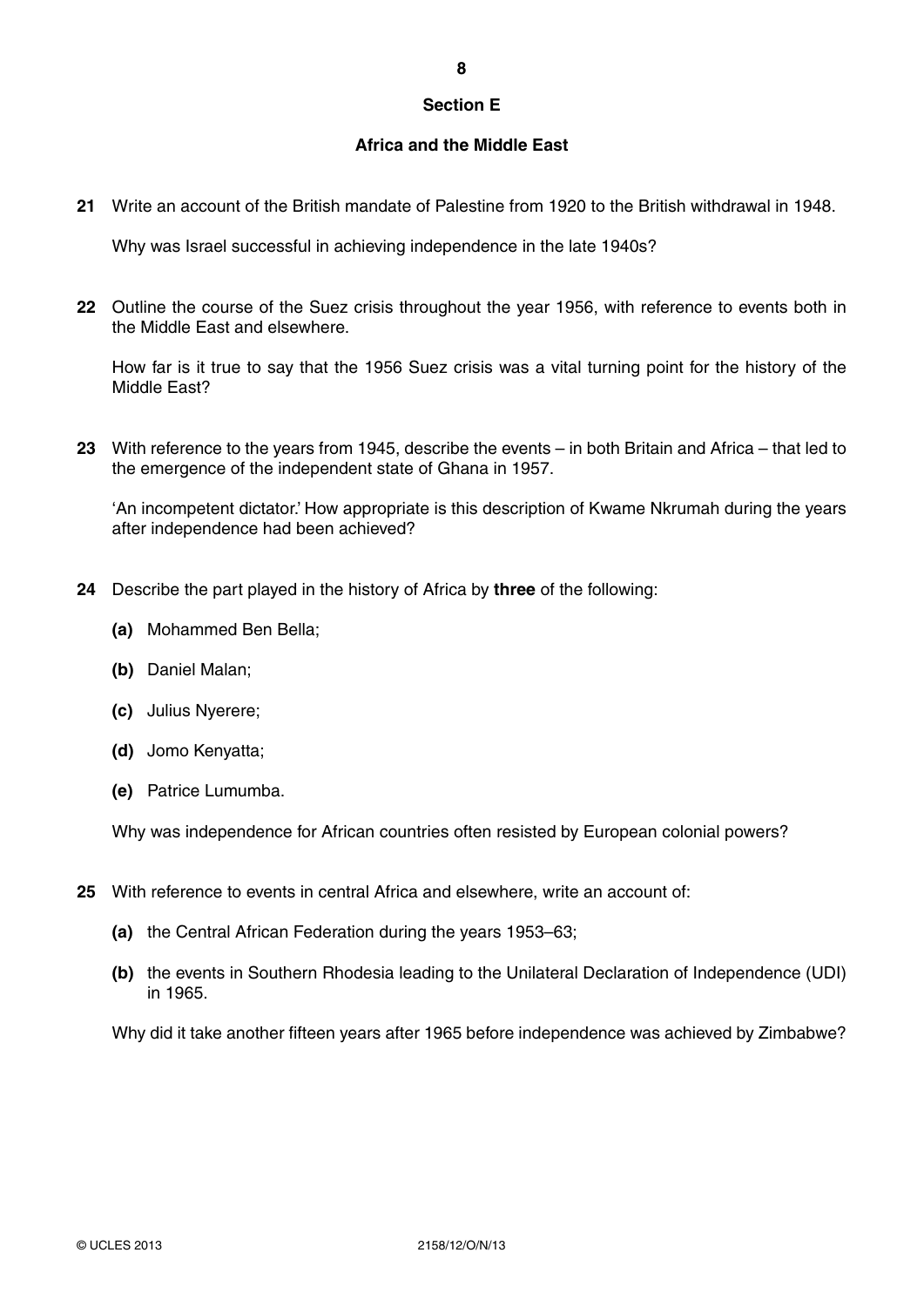# **Section F**

**9**

### **Asia**

- **26** Describe **three** of the following in the history of China before 1949:
	- **(a)** the warlords;
	- **(b)** the May 4th movement;
	- **(c)** the Shanghai massacres (1927);
	- **(d)** the Red Army in the 1930s;
	- **(e)** the Civil War (1946–49).

How do you explain the failure of the Guomindang (Kuomintang) by 1949?

**27** With reference to the years 1945–70, describe Japan's economic recovery and political development following its defeat in the Second World War.

How important was the post-war US occupation for Japan?

- **28** Write an account of the economic development within China during the 1950s and 1960s. How important was the Cultural Revolution in the history of China?
- **29** Describe the main features in the internal history of India under the premierships of:
	- **(a)** Jawaharlal Nehru (1947–64);
	- **(b)** Mrs Indira Gandhi (1966–84).

To what extent did India adopt a 'non-aligned' approach to foreign policy during these years?

- **30** Describe **three** of the following events in the history of South-East Asia:
	- **(a)** the Japanese occupation of Malaya (1942–45);
	- **(b)** the 'Malayan emergency' (1948–60);
	- **(c)** the Bandung conference (1955);
	- **(d)** the secession of Singapore from Malaysia (1965);
	- **(e)** the fall from power of Sukarno (1967).

How successful was Malaysia in the 1960s as an independent country?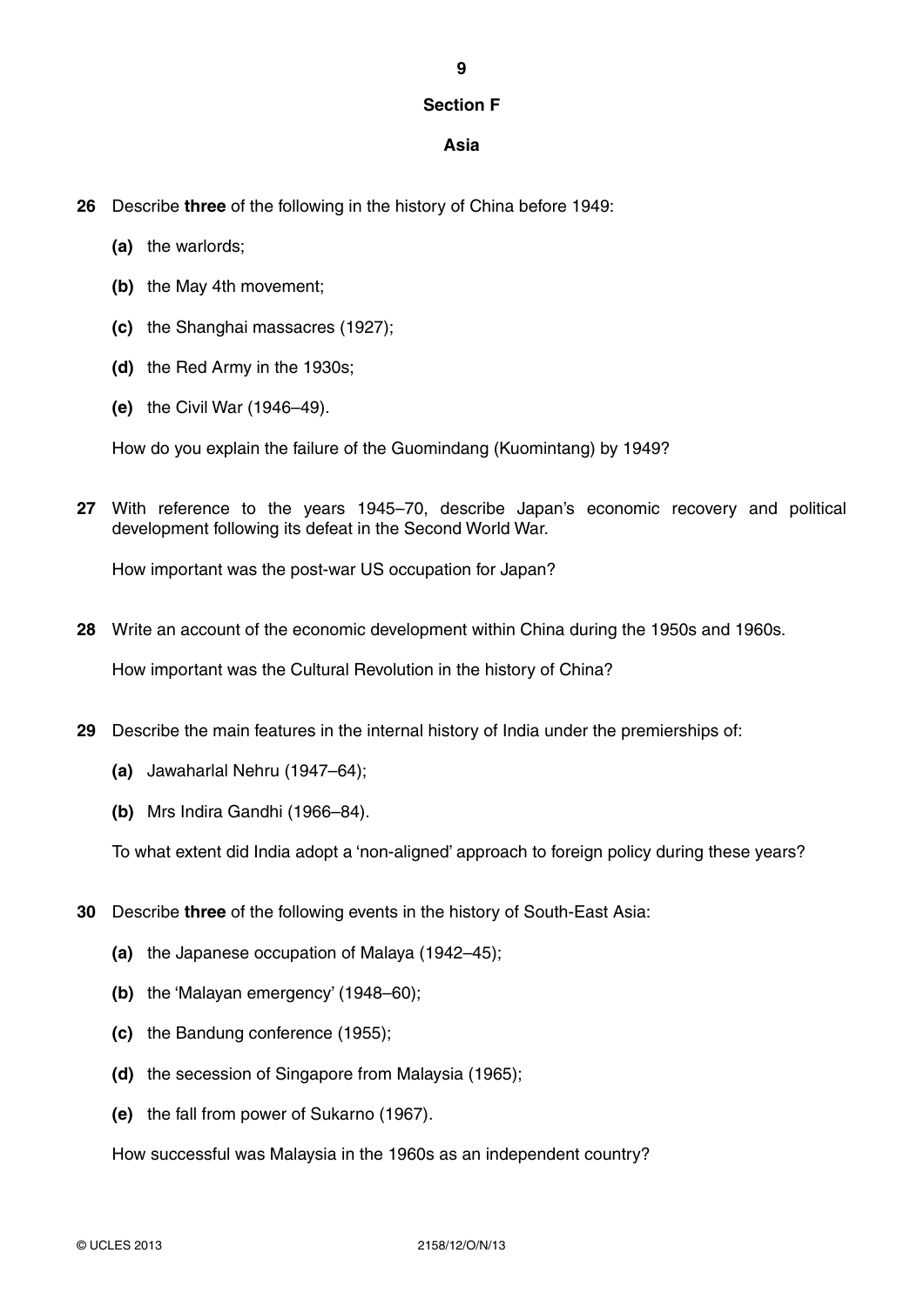# **BLANK PAGE**

**10**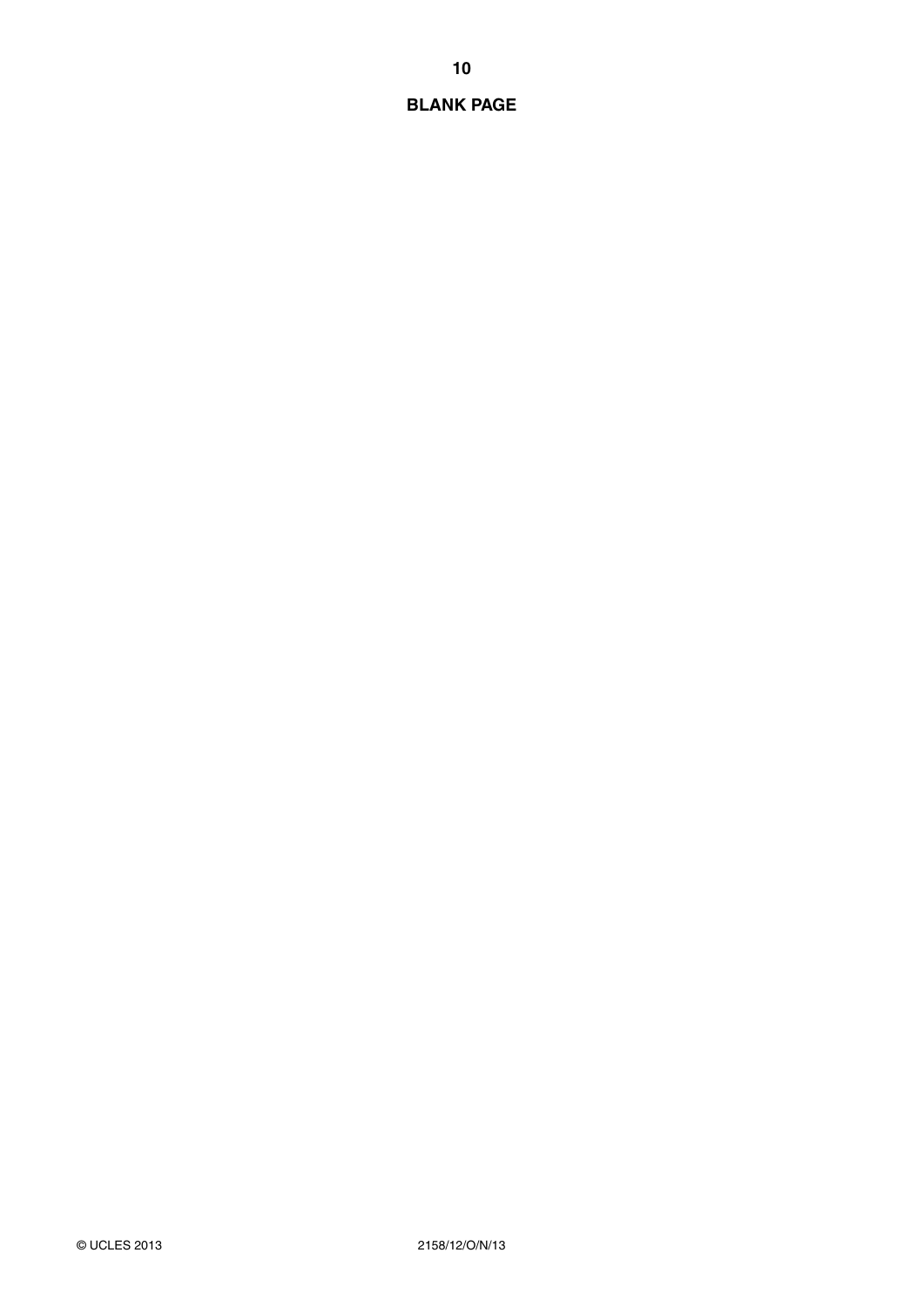# **BLANK PAGE**

**11**